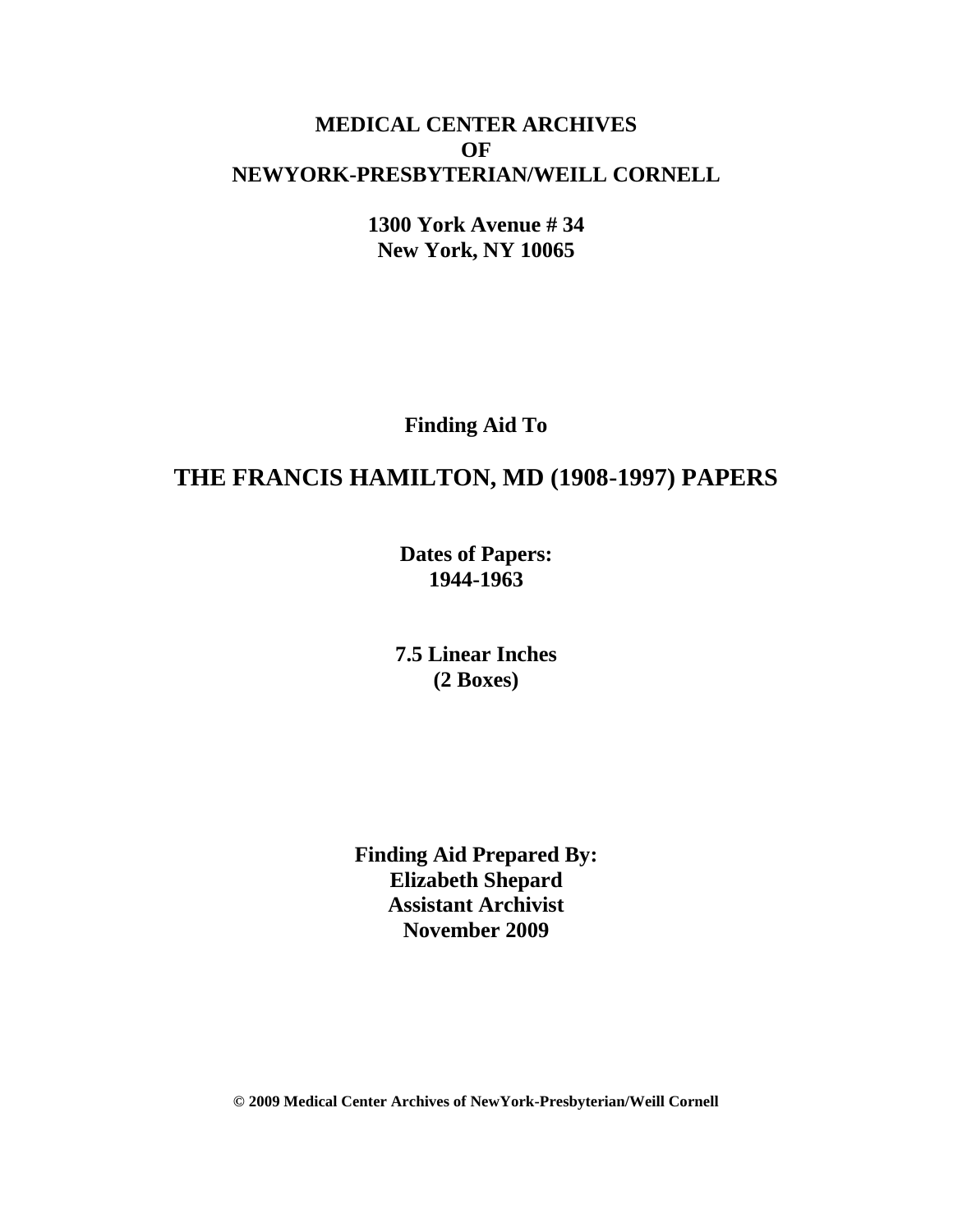#### **PROVENANCE:**

These records were originally filed with the Records of the Department of Psychiatry, Westchester Division, 1868-1992. They were found in the basement of a Westchester Division building by archivists, Adele Lerner and James Gehrlich in 1996.

### **ADMINISTRATIVE/BIOGRAPHICAL NOTE:**

Dr. Francis Hamilton was born on March 24, 1908 in Philadelphia, PA. He received an A. B. from St. Joseph College in Philadelphia in 1928 and a M.D. from Jefferson Medical College in Philadelphia in 1933. After graduation, he received further training at Misericordia Hospital, 1933-1934, Jefferson Medical College, Out Patient Department (Neurology), 1934, Neurological Institute in New York (Neurology-Chief Resident), 1935-1938, and New York Hospital, Payne Whitney Psychiatric Clinic (Psychiatry-Chief Resident), 1938-1942 He served as a commander in the Medical Corps, United States Naval Reserves in World War II. After being discharged in 1946, he returned to New York where he was the assistant attending neurologist at Neurological Institute and instructor of neurology at College of Physicians and Surgeons at Columbia University. He came to this medical center in 1948 as an assistant psychiatrist, assistant professor of psychiatry and physician in charge of the Out Patient Department at Payne Whitney Psychiatric Clinic. He rose to attending psychiatrist and clinical professor of psychiatry in 1962. From 1965-1973, he was the medical director of Westchester Division. His research interest included nervous and mental diseases, clinical psychiatry, and the field of psychiatry relationship with other medical fields. He retired in 1973 and died in 1997.

# **SCOPE AND CONTENT NOTE:**

The papers consist of speeches and reprints by Dr. Francis Hamilton, 1944-1963. This collection only provides a brief glimpse of Dr. Hamilton research interests.

### **ACCESS RESTRICTIONS:**

None

### **RELATED MATERIAL:**

This collection was pulled from the Records of the Department of Psychiatry, Westchester Division Records, 1868-1992.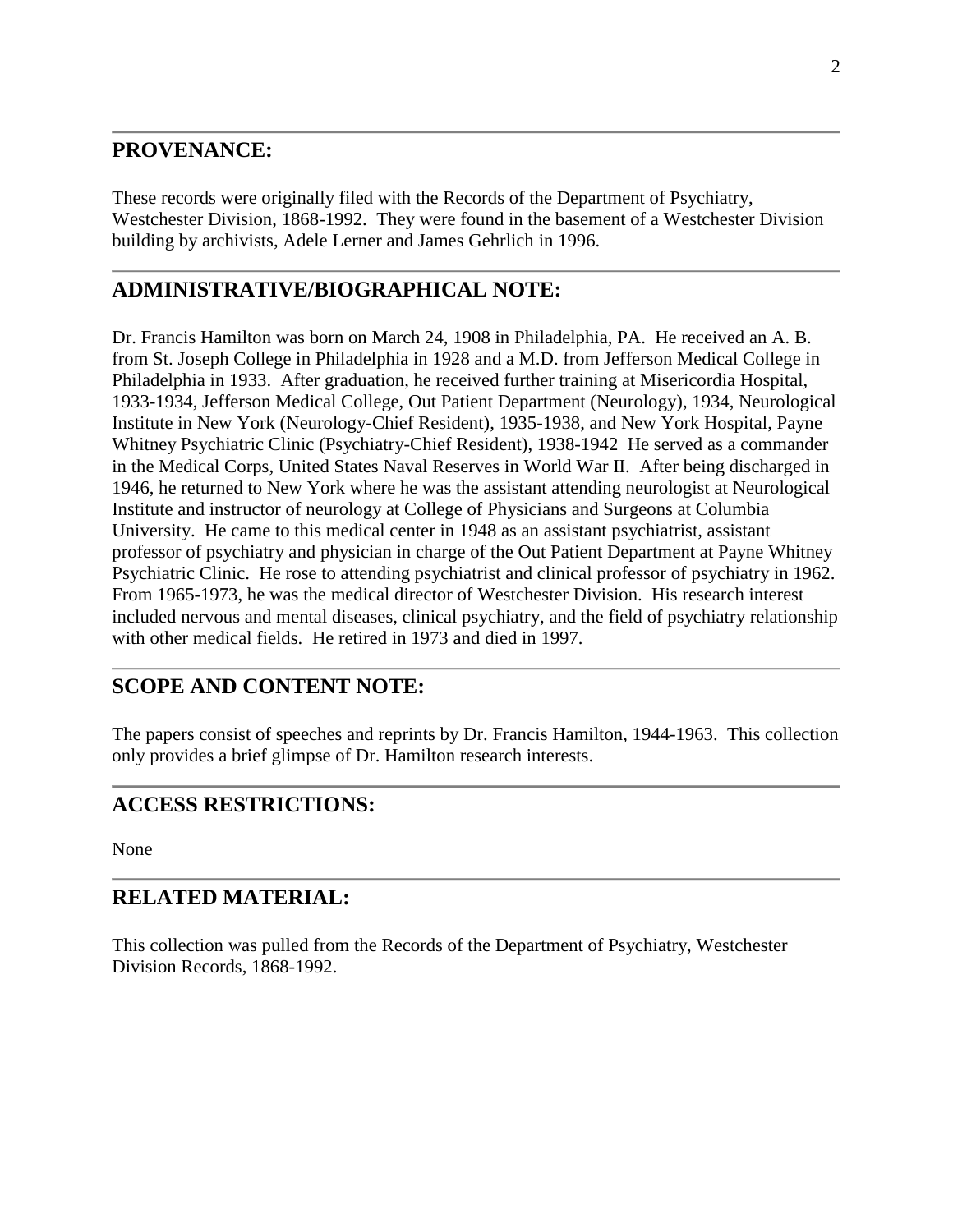# **BOX AND FOLDER LIST:**

# **Box 1: Series I, Speeches and Reprints, 1944-1963**

| <b>Folder:</b> | <b>Description:</b>                                                                                                                             |
|----------------|-------------------------------------------------------------------------------------------------------------------------------------------------|
| $\mathbf{1}$   | "Alcoholism as a Disease," Radio Talk at Station WNYC program on<br>"You and Your Health," 09/28/?                                              |
| $\overline{c}$ | American Psychiatric Association, Discussion, 05/01/1959                                                                                        |
| 3              | "Community Resources and their Meaning in Particular as an Example in<br>Yorkville," Remarks, 1951                                              |
| 4              | CV                                                                                                                                              |
| 5              | "Fatigue," n.d.                                                                                                                                 |
| 6              | "Group Psychiatry," n.d.                                                                                                                        |
| 7              | "Hospital Programs," First AMA National Congress of Mental Health,<br>1961                                                                      |
| 8              | "Management of Psychosis in General Practice Medical Clinics of North<br>America," by James Masterson and Francis Hamilton, 1950s.              |
| 9              | Miscellaneous, 1959, n.d.                                                                                                                       |
| 10             | "Objectives and Needs of An Adult Out Patient Department," panel for<br>District APA, 11/15/1957                                                |
| 11             | "Private Practice in Psychiatry," 1952                                                                                                          |
| 12             | "Program for the Rehabilitation of Psychiatric War Causalities,"<br>Dynes/Hamilton/Cohen, 1940s                                                 |
| 13             | "Psychiatric Diagnoses of Differing Types of Mental Illness and Medical<br>Legal Controversies," Phi Delta Phi Assoc., speech cards, 04/16/1958 |
| 14             | "Psychiatric Out Patient, Past, Present, Potential," NY Psychiatric Society,<br>10/01/1961                                                      |
| 15             | "Psychiatry in Private Practice," VA Hospital in Montrose, 09/19/1962                                                                           |
| 16             | "Psychotic Conditions Requiring Special or Institutional Care," 1954                                                                            |
| 17             | Public Hearing by Joint Legal Committee on Health Insurance Plans,<br>06/16/1958                                                                |
| 18             | Reprints, 1944-1945                                                                                                                             |
| 19             | Reprints, 1959                                                                                                                                  |
| 20             | "Serotonin Metabolism and the Use of Psychotropic Drugs," Discussion at<br>Englewood Hospital, with/or by Lawrence Evans                        |

# **Box 2: Series I, Speeches and Reprints, 1944-1963**

| <b>Folder:</b> | <b>Description:</b> |
|----------------|---------------------|
|----------------|---------------------|

| Teaching Psychotherapy, Lecture Notes, 1946-1963                      |
|-----------------------------------------------------------------------|
| "Training in Payne Whitney Out Patient Department," staff conference, |
| 10/1949                                                               |